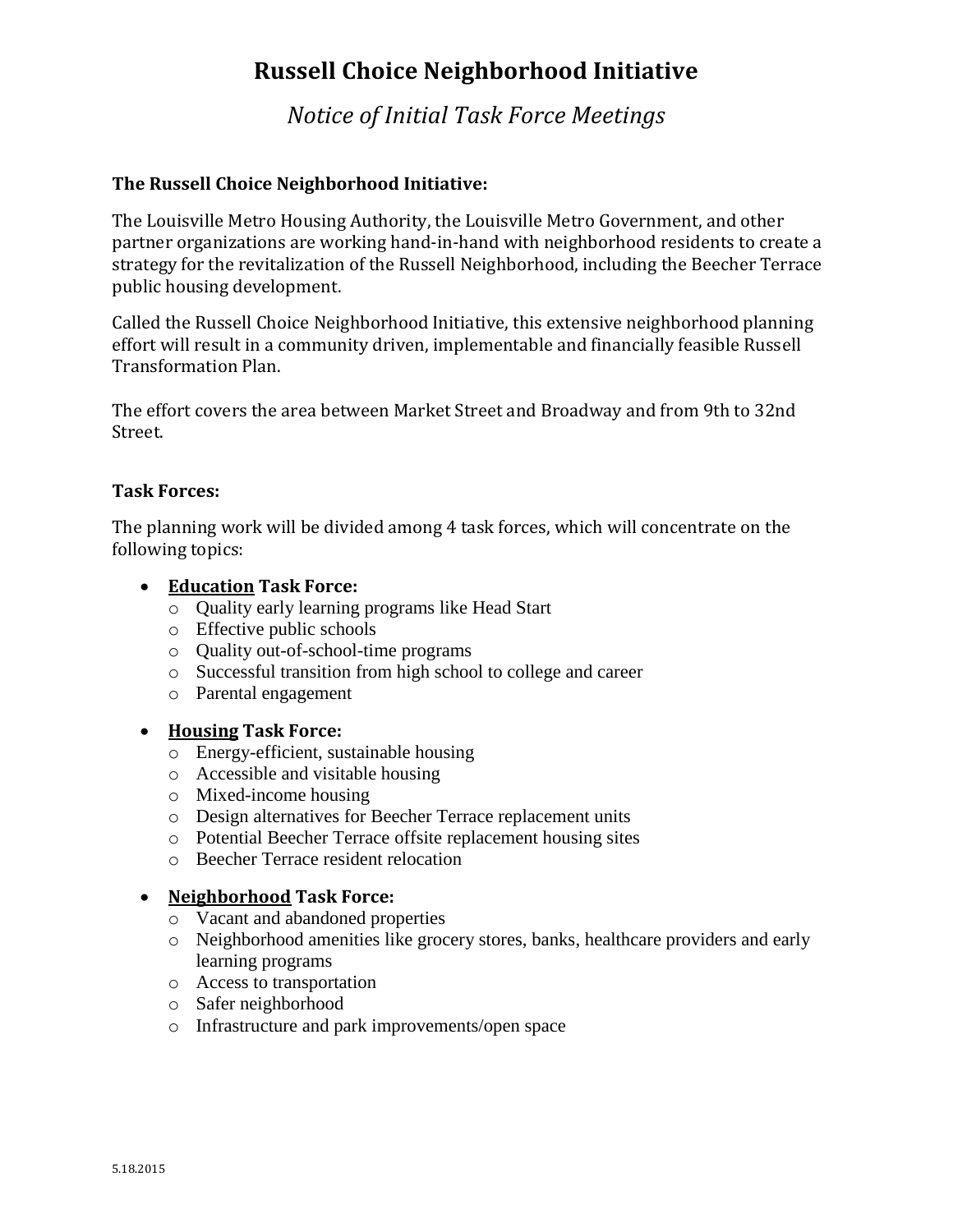# **Russell Choice Neighborhood Initiative**

*Notice of Initial Task Force Meetings*

#### **People Task Force:**

- o Employment and work
- o Financial literacy and credit repair
- o Access to quality health care
- o Access to healthy foods and promotion of physical activity
- o Supportive services for families and youth

### **The public is invited to attend all task force meetings. The schedule for the initial meetings of each task force is given below.**

#### **Initial Task Force Meeting Schedule:**

 **People Task Force** *Monday, June 1 from 1:00 -2:30 PM*

Location: St. Peter's United Church of Christ (Temporary Location) Russell Plaza 1407 W. Jefferson Street, Suite 120

#### **Neighborhood Task Force** *Monday, June 1 from 6:30 – 8:00 PM*

Location: Louisville Central Community Centers Old Walnut Street Campus 1300 W. Muhammad Ali Boulevard

### **Housing Task Force**

*Tuesday, June 2 from 10:00 – 11:30 AM*

Location: Kentucky African American Heritage Center 1701 W. Muhammad Ali Boulevard

#### **Education Task Force** *Tuesday, June 2 from 2:00 – 3:30 PM*

Location: Junior Achievement 1401 W. Muhammad Ali Boulevard